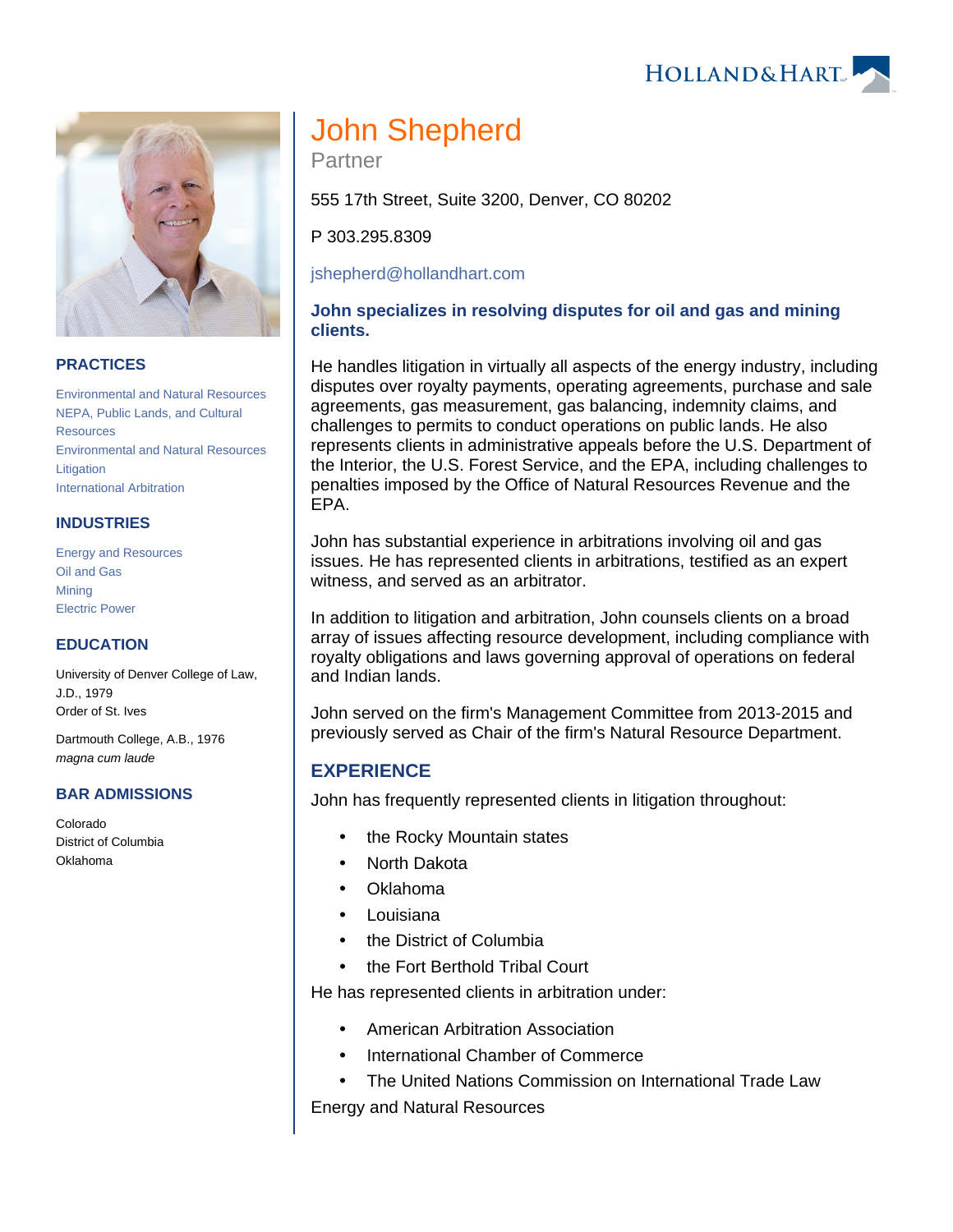HOLLAND& HART

- Conduct gas measurement and royalty audits on federal, Indian, and fee lands
- Advise clients on Indian and federal law aspects of oil and gas acquisitions
- Guide oil and gas and mining projects through NEPA review and permitting process
- Represent clients in appeals of ONRR royalty orders on federal and Indian lands

# **CLIENT RESULTS**

### **Representative Matters**

Defended gas producers in class action royalty lawsuits in Colorado, Oklahoma, and New York – claims successfully settled or resolved

Defended challenges to class action royalty settlements – settlements upheld on appeal

Defended arbitration under International Chamber of Commerce for oil and gas project in Cameroon – award for defense, including attorney fees

Defended claim for breach of implied covenant to explore and develop oil and gas in Colorado – jury verdict for defense

Defended carbon dioxide producers in qui tam lawsuits challenging federal royalty payments – all claims dismissed

Defended claim for indemnity related to oil and gas operations – summary judgment for defense upheld on appeal

Successful resolution of lawsuit over ownership of rights in Haynesville Formation in Louisiana

Successful defense of environmental group challenges to drilling permits on federal lands in New Mexico, including motion for preliminary injunction — Dine Citizens Against Ruining Our Environment v. Jewell,839 F.3d 1276 (10th Cir. 2016)

Successful defense of claims for additional royalty related to downstream gas marketing — Lindauer v. Williams Prod. RMT Co., 381 P.3d 378 (Colo. App. 2016) (interpreting a lessee's "duty to market" in Colorado to allow deduction of downstream transportation costs)

Successful defense of environmental group challenges to oil and gas project on federal lands in Wyoming — Theodore Roosevelt Conservation P'ship v. Salazar, 661 F.3d 66 (D.C. Cir 2011) (upholding Pinedale Anticline project)

Successful appeal of BLM decision denying beneficial use of fuel gas to run federal unit – Wexpro Co., 174 IBLA 57 (2008) (reversing BLM)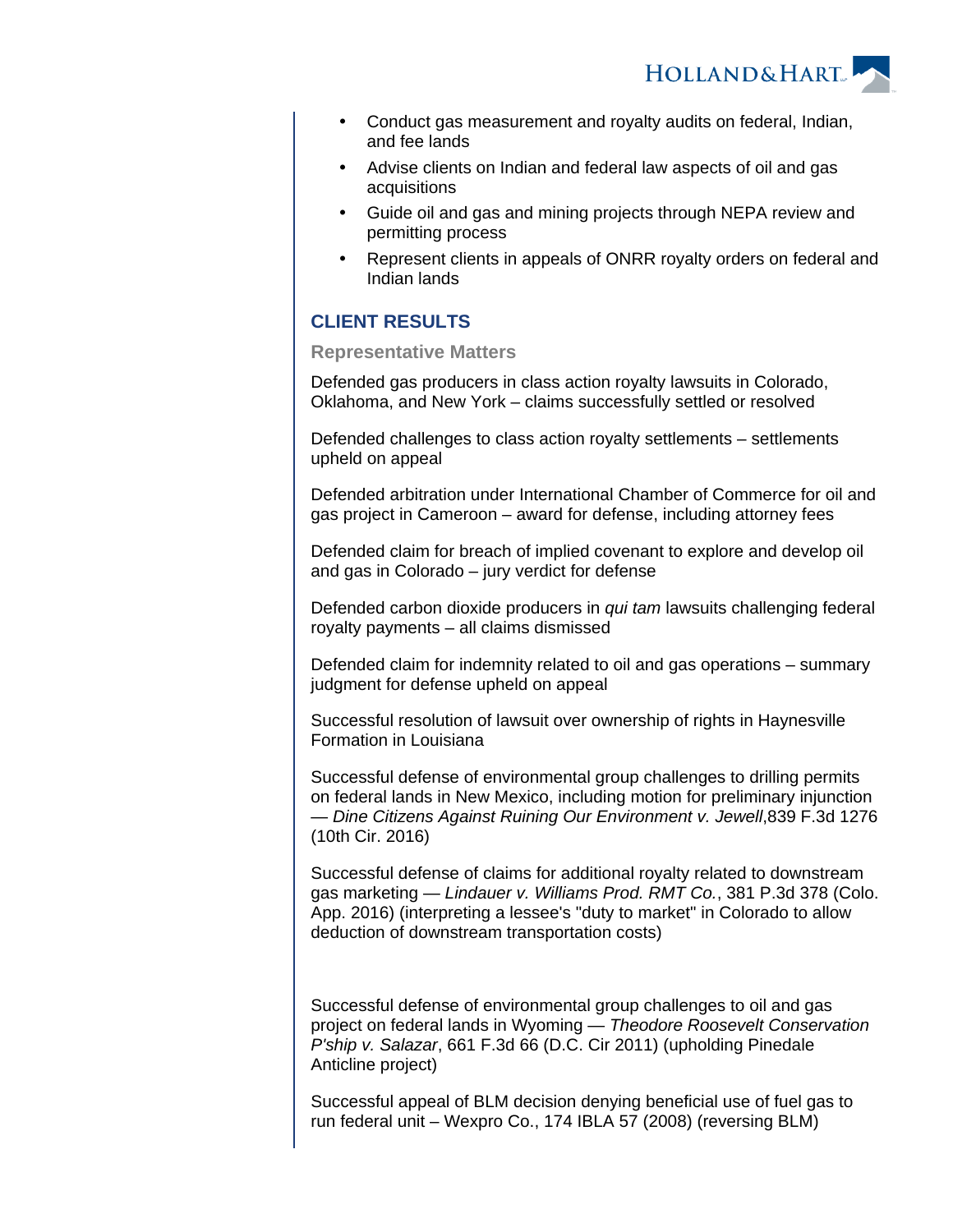

Successful defense of gas balancing claims – Doheny v. Wexpro Co., 974 F.2d 130 (10th Cir. 1992)

Defense and settlement of EPA civil penalty order

Conducted emergency arbitrations under International Chamber of Commerce, successfully defending claims for emergency relief

Served as arbitrator in dispute over purchase of oil and gas properties in North Dakota

Served as arbitrator in dispute over operating agreement in Colorado

## **PUBLICATIONS**

"[Holland & Hart Scores Win for Mancos Shale Oil & Gas Operators; No](https://www.hollandhart.com/34329)  [Drilling Moratorium During Well Approval Process](https://www.hollandhart.com/34329)," Holland & Hart News Update, Co-Author, 05/01/2018

"[New Royalty Valuation Recommendations](https://www.hollandhart.com/34084)," Holland & Hart News Update, Co-Author, 03/02/2018

"[ONRR Repeal of New Royalty Rules](https://www.hollandhart.com/33329)," Holland & Hart News Update, Co-Author, 8/09/2017

## **SPEAKING ENGAGEMENTS**

"Royalty Part II: Relationship Between Transportation, Marketing, and the Royalty Clause," Rocky Mountain Mineral Law Foundation Special Institute on Drafting and Negotiating the Modern Oil & Gas Lease, Co-Presenter, May 2018

## **RECOGNITION**

- 5280 Magazine Top Lawyers, Natural Resources, 2015-2020
- The Best Lawyers in America© Lawyer of the Year, Administrative/Regulatory Law – Denver, 2015, 2018
- The Best Lawyers in America© Lawyer of the Year, Natural Resources Law – Denver, 2020
- The Best Lawyers in America© Administrative/Regulatory Law, Energy Law, Litigation - Environmental, Natural Resources Law, 1995-2022
- Colorado Super Lawyers®, Energy & Natural Resources, 2006- 2018
- Who's Who in American Law
- BTI Client Service All-Star, 2011

## **PROFESSIONAL AND CIVIC AFFILIATIONS**

- The Foundation for Natural Resources and Energy Law, Annual Institute, Public Lands Program, Co-Chair, 2009
- Institute for Energy Law, Executive Board, 2006-2011